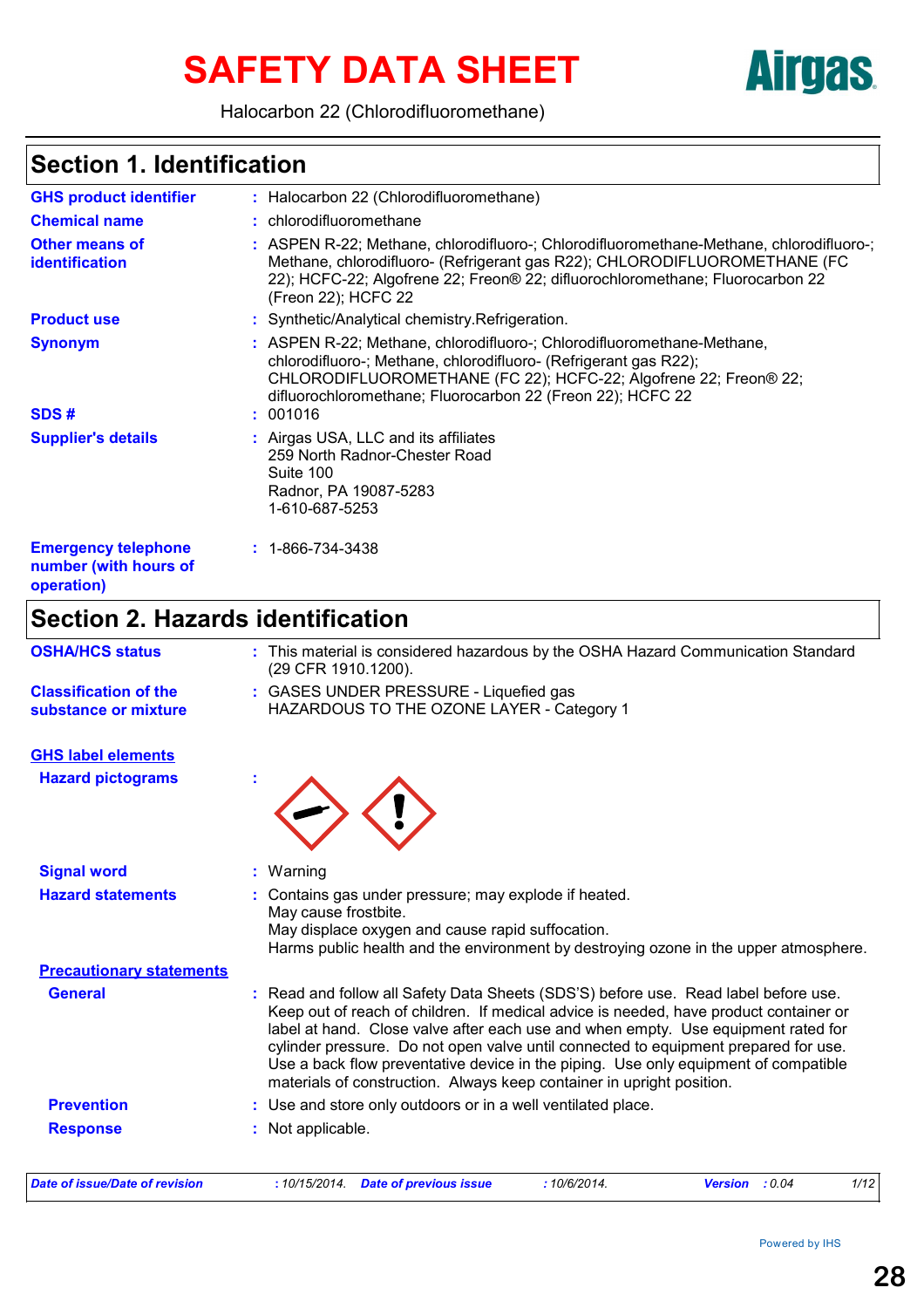# **Section 2. Hazards identification**

| <b>Storage</b>                             | : Protect from sunlight. Protect from sunlight when ambient temperature exceeds<br>52°C/125°F. Store in a well-ventilated place. |
|--------------------------------------------|----------------------------------------------------------------------------------------------------------------------------------|
| <b>Disposal</b>                            | : Refer to manufacturer/supplier for information on recovery/recycling.                                                          |
| <b>Hazards not otherwise</b><br>classified | : Liquid can cause burns similar to frostbite.                                                                                   |

# **Section 3. Composition/information on ingredients**

| <b>Substance/mixture</b>                       | : Substance                                                                                                                                                                                                                                                                  |
|------------------------------------------------|------------------------------------------------------------------------------------------------------------------------------------------------------------------------------------------------------------------------------------------------------------------------------|
| <b>Chemical name</b>                           | : chlorodifluoromethane                                                                                                                                                                                                                                                      |
| <b>Other means of</b><br><i>identification</i> | : ASPEN R-22; Methane, chlorodifluoro-; Chlorodifluoromethane-Methane, chlorodifluoro-;<br>Methane, chlorodifluoro- (Refrigerant gas R22); CHLORODIFLUOROMETHANE (FC<br>22); HCFC-22; Algofrene 22; Freon® 22; difluorochloromethane; Fluorocarbon 22<br>(Freon 22); HCFC 22 |

#### **CAS number/other identifiers**

| <b>CAS number</b>   | $: 75-45-6$ |
|---------------------|-------------|
| <b>Product code</b> | : 001016    |

| <b>Ingredient name</b>   | 70  | <b>CAS number</b> |
|--------------------------|-----|-------------------|
| Methane, chlorodifluoro- | 100 | 75-45-6           |

**There are no additional ingredients present which, within the current knowledge of the supplier and in the concentrations applicable, are classified as hazardous to health or the environment and hence require reporting in this section.**

**Occupational exposure limits, if available, are listed in Section 8.**

### **Section 4. First aid measures**

| <b>Description of necessary first aid measures</b>                                                                                                                                                                                                                                                                                                                                                                                                                                                                                                                                                                                                                                                                                                                     |
|------------------------------------------------------------------------------------------------------------------------------------------------------------------------------------------------------------------------------------------------------------------------------------------------------------------------------------------------------------------------------------------------------------------------------------------------------------------------------------------------------------------------------------------------------------------------------------------------------------------------------------------------------------------------------------------------------------------------------------------------------------------------|
| : Immediately flush eyes with plenty of water, occasionally lifting the upper and lower<br>eyelids. Check for and remove any contact lenses. Continue to rinse for at least 10<br>minutes. Get medical attention if irritation occurs.                                                                                                                                                                                                                                                                                                                                                                                                                                                                                                                                 |
| : Remove victim to fresh air and keep at rest in a position comfortable for breathing. If<br>not breathing, if breathing is irregular or if respiratory arrest occurs, provide artificial<br>respiration or oxygen by trained personnel. It may be dangerous to the person providing<br>aid to give mouth-to-mouth resuscitation. Get medical attention if adverse health effects<br>persist or are severe. If unconscious, place in recovery position and get medical<br>attention immediately. Maintain an open airway. Loosen tight clothing such as a collar,<br>tie, belt or waistband. In case of inhalation of decomposition products in a fire,<br>symptoms may be delayed. The exposed person may need to be kept under medical<br>surveillance for 48 hours. |
| : Flush contaminated skin with plenty of water. Remove contaminated clothing and<br>shoes. Get medical attention if symptoms occur. In case of contact with liquid, warm<br>frozen tissues slowly with lukewarm water and get medical attention. Do not rub<br>affected area. Wash clothing before reuse. Clean shoes thoroughly before reuse.                                                                                                                                                                                                                                                                                                                                                                                                                         |
| : Remove victim to fresh air and keep at rest in a position comfortable for breathing. Get<br>medical attention if adverse health effects persist or are severe. Ingestion of liquid can<br>cause burns similar to frostbite. If frostbite occurs, get medical attention. Never give<br>anything by mouth to an unconscious person. If unconscious, place in recovery position<br>and get medical attention immediately. Maintain an open airway. Loosen tight clothing<br>such as a collar, tie, belt or waistband. As this product rapidly becomes a gas when<br>released, refer to the inhalation section.                                                                                                                                                          |
|                                                                                                                                                                                                                                                                                                                                                                                                                                                                                                                                                                                                                                                                                                                                                                        |

#### **Most important symptoms/effects, acute and delayed**

| Date of issue/Date of revision | 10/15/2014. | <b>Date of previous issue</b> | 10/6/2014. | Version | : 0.04 | 2/12 |
|--------------------------------|-------------|-------------------------------|------------|---------|--------|------|
|                                |             |                               |            |         |        |      |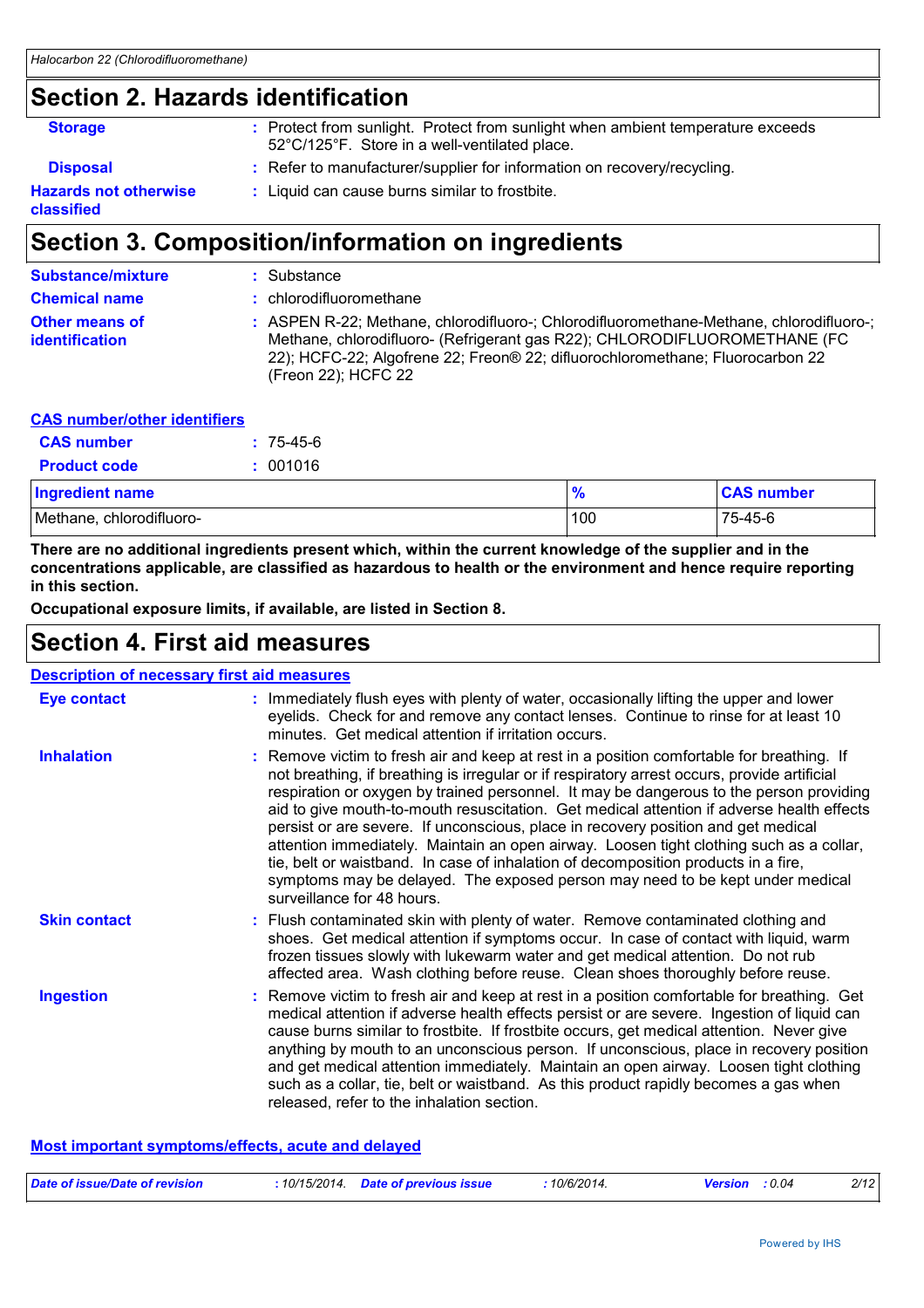# **Section 4. First aid measures**

| <b>Potential acute health effects</b> |                                                                                                                                                                               |  |
|---------------------------------------|-------------------------------------------------------------------------------------------------------------------------------------------------------------------------------|--|
| <b>Eye contact</b>                    | : Liquid can cause burns similar to frostbite.                                                                                                                                |  |
| <b>Inhalation</b>                     | : Exposure to decomposition products may cause a health hazard. Serious effects may<br>be delayed following exposure.                                                         |  |
| <b>Skin contact</b>                   | Dermal contact with rapidly evaporating liquid could result in freezing of the tissues or<br>frostbite.                                                                       |  |
| <b>Frostbite</b>                      | : Try to warm up the frozen tissues and seek medical attention.                                                                                                               |  |
| <b>Ingestion</b>                      | : Ingestion of liquid can cause burns similar to frostbite.                                                                                                                   |  |
| <b>Over-exposure signs/symptoms</b>   |                                                                                                                                                                               |  |
| <b>Eye contact</b>                    | : Adverse symptoms may include the following:<br>frostbite                                                                                                                    |  |
| <b>Inhalation</b>                     | : No specific data.                                                                                                                                                           |  |
| <b>Skin contact</b>                   | : Adverse symptoms may include the following:<br>frostbite                                                                                                                    |  |
| <b>Ingestion</b>                      | : Adverse symptoms may include the following:<br>frostbite                                                                                                                    |  |
|                                       | Indication of immediate medical attention and special treatment needed, if necessary                                                                                          |  |
| <b>Notes to physician</b>             | : In case of inhalation of decomposition products in a fire, symptoms may be delayed.<br>The exposed person may need to be kept under medical surveillance for 48 hours.      |  |
| <b>Specific treatments</b>            | : No specific treatment.                                                                                                                                                      |  |
| <b>Protection of first-aiders</b>     | : No action shall be taken involving any personal risk or without suitable training. It may<br>be dangerous to the person providing aid to give mouth-to-mouth resuscitation. |  |

#### **See toxicological information (Section 11)**

### **Section 5. Fire-fighting measures**

| <b>Extinguishing media</b>                               |                                                                                                                                                                                                                                                                                                                                                                                    |
|----------------------------------------------------------|------------------------------------------------------------------------------------------------------------------------------------------------------------------------------------------------------------------------------------------------------------------------------------------------------------------------------------------------------------------------------------|
| <b>Suitable extinguishing</b><br>media                   | : Use an extinguishing agent suitable for the surrounding fire.                                                                                                                                                                                                                                                                                                                    |
| <b>Unsuitable extinguishing</b><br>media                 | : None known.                                                                                                                                                                                                                                                                                                                                                                      |
| <b>Specific hazards arising</b><br>from the chemical     | : Contains gas under pressure. In a fire or if heated, a pressure increase will occur and<br>the container may burst or explode.                                                                                                                                                                                                                                                   |
| <b>Hazardous thermal</b><br>decomposition products       | Decomposition products may include the following materials:<br>carbon dioxide<br>carbon monoxide<br>halogenated compounds<br>carbonyl halides                                                                                                                                                                                                                                      |
| <b>Special protective actions</b><br>for fire-fighters   | Promptly isolate the scene by removing all persons from the vicinity of the incident if<br>there is a fire. No action shall be taken involving any personal risk or without suitable<br>training. Contact supplier immediately for specialist advice. Move containers from fire<br>area if this can be done without risk. Use water spray to keep fire-exposed containers<br>cool. |
| <b>Special protective</b><br>equipment for fire-fighters | Fire-fighters should wear appropriate protective equipment and self-contained breathing<br>apparatus (SCBA) with a full face-piece operated in positive pressure mode. For<br>incidents involving large quantities, thermally insulated undergarments and thick textile<br>or leather gloves should be worn.                                                                       |
| Date of issue/Date of revision                           | <b>Date of previous issue</b><br>3/12<br>:10/15/2014.<br>:10/6/2014.<br><b>Version</b><br>: 0.04                                                                                                                                                                                                                                                                                   |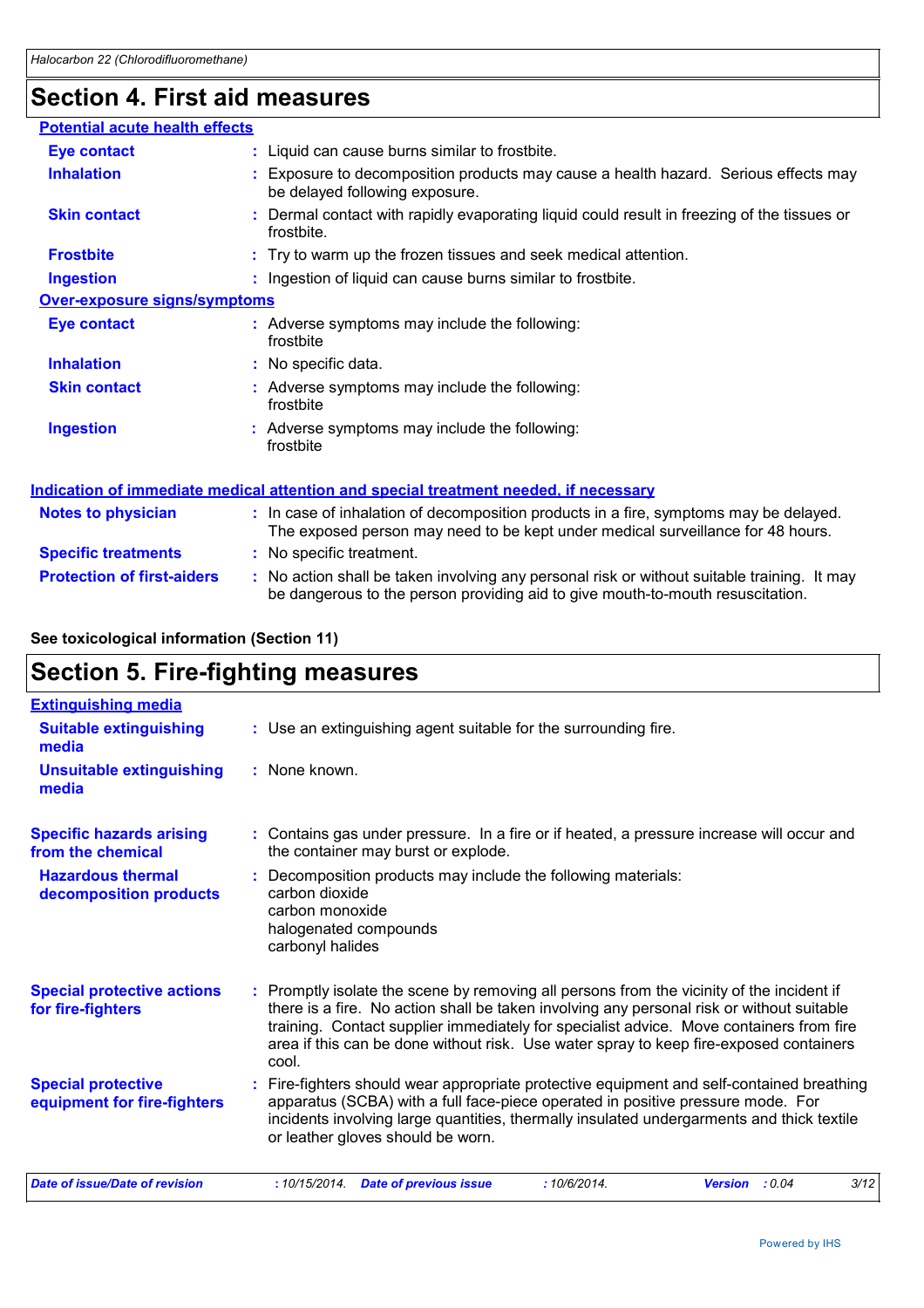# **Section 6. Accidental release measures**

|                                  | <b>Personal precautions, protective equipment and emergency procedures</b>                                                                                                                                                                                                                                                                                                                                                        |
|----------------------------------|-----------------------------------------------------------------------------------------------------------------------------------------------------------------------------------------------------------------------------------------------------------------------------------------------------------------------------------------------------------------------------------------------------------------------------------|
| For non-emergency<br>personnel   | : No action shall be taken involving any personal risk or without suitable training.<br>Evacuate surrounding areas. Keep unnecessary and unprotected personnel from<br>entering. Do not touch or walk through spilled material. Avoid breathing gas. Provide<br>adequate ventilation. Wear appropriate respirator when ventilation is inadequate. Put<br>on appropriate personal protective equipment.                            |
| For emergency responders         | : If specialised clothing is required to deal with the spillage, take note of any information<br>in Section 8 on suitable and unsuitable materials. See also the information in "For non-<br>emergency personnel".                                                                                                                                                                                                                |
| <b>Environmental precautions</b> | : Ensure emergency procedures to deal with accidental gas releases are in place to avoid<br>contamination of the environment. Avoid dispersal of spilled material and runoff and<br>contact with soil, waterways, drains and sewers. Inform the relevant authorities if the<br>product has caused environmental pollution (sewers, waterways, soil or air). May be<br>harmful to the environment if released in large quantities. |

#### **Methods and materials for containment and cleaning up**

| <b>Small spill</b> | : Immediately contact emergency personnel. Stop leak if without risk.                                                                                             |  |
|--------------------|-------------------------------------------------------------------------------------------------------------------------------------------------------------------|--|
| <b>Large spill</b> | : Immediately contact emergency personnel. Stop leak if without risk. Note: see Section<br>1 for emergency contact information and Section 13 for waste disposal. |  |

### **Section 7. Handling and storage**

#### **Precautions for safe handling**

| <b>Protective measures</b>                                                       | : Put on appropriate personal protective equipment (see Section 8). Contains gas under<br>pressure. Do not get in eyes or on skin or clothing. Avoid breathing gas. Avoid release<br>to the environment. Refer to special instructions/safety data sheet. Empty containers<br>retain product residue and can be hazardous. Do not puncture or incinerate container.<br>Use equipment rated for cylinder pressure. Close valve after each use and when empty.<br>Protect cylinders from physical damage; do not drag, roll, slide, or drop. Use a suitable<br>hand truck for cylinder movement. |
|----------------------------------------------------------------------------------|------------------------------------------------------------------------------------------------------------------------------------------------------------------------------------------------------------------------------------------------------------------------------------------------------------------------------------------------------------------------------------------------------------------------------------------------------------------------------------------------------------------------------------------------------------------------------------------------|
| <b>Advice on general</b><br>occupational hygiene                                 | : Eating, drinking and smoking should be prohibited in areas where this material is<br>handled, stored and processed. Workers should wash hands and face before eating,<br>drinking and smoking. Remove contaminated clothing and protective equipment before<br>entering eating areas. See also Section 8 for additional information on hygiene<br>measures.                                                                                                                                                                                                                                  |
| <b>Conditions for safe storage,</b><br>including any<br><b>incompatibilities</b> | : Store in accordance with local regulations. Store in a segregated and approved area.<br>Store away from direct sunlight in a dry, cool and well-ventilated area, away from<br>incompatible materials (see Section 10). Keep container tightly closed and sealed until<br>ready for use. Cylinders should be stored upright, with valve protection cap in place,<br>and firmly secured to prevent falling or being knocked over. Cylinder temperatures<br>should not exceed 52 °C (125 °F).                                                                                                   |

### **Section 8. Exposure controls/personal protection**

**Control parameters Occupational exposure limits**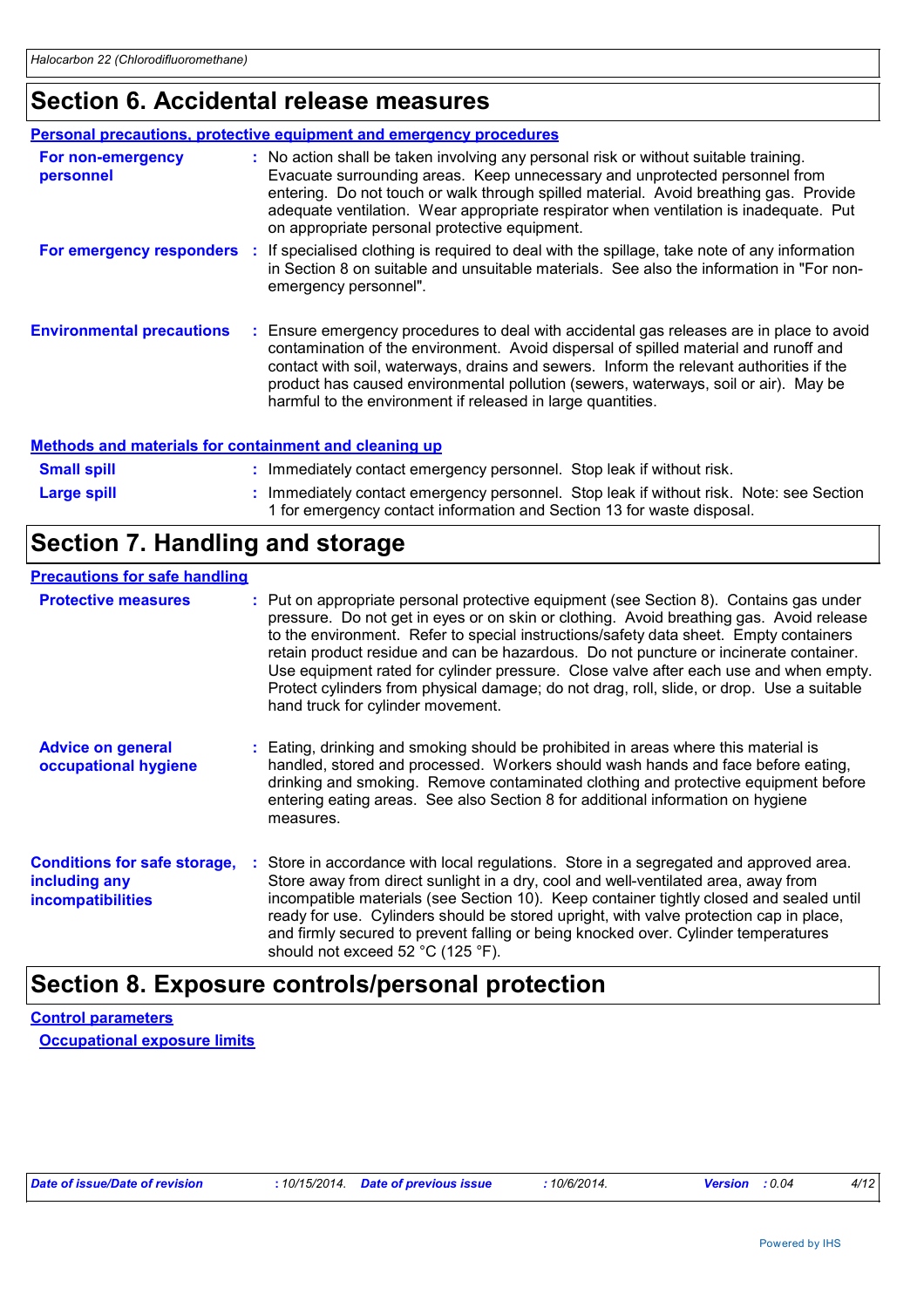# **Section 8. Exposure controls/personal protection**

| <b>Ingredient name</b>   | <b>Exposure limits</b>                                                                                                                                                                                                                                                                                                                                                                                      |
|--------------------------|-------------------------------------------------------------------------------------------------------------------------------------------------------------------------------------------------------------------------------------------------------------------------------------------------------------------------------------------------------------------------------------------------------------|
| Methane, chlorodifluoro- | <b>ACGIH TLV (United States, 3/2012).</b><br>TWA: 3540 mg/m <sup>3</sup> 8 hours.<br>TWA: 1000 ppm 8 hours.<br>NIOSH REL (United States, 1/2013).<br>STEL: 4375 mg/m <sup>3</sup> 15 minutes.<br>STEL: 1250 ppm 15 minutes.<br>TWA: 3500 mg/m <sup>3</sup> 10 hours.<br>TWA: 1000 ppm 10 hours.<br>OSHA PEL 1989 (United States, 3/1989).<br>TWA: 3500 mg/m <sup>3</sup> 8 hours.<br>TWA: 1000 ppm 8 hours. |

| <b>Appropriate engineering</b>                   | : Good general ventilation should be sufficient to control worker exposure to airborne                                                                                                                                                                           |
|--------------------------------------------------|------------------------------------------------------------------------------------------------------------------------------------------------------------------------------------------------------------------------------------------------------------------|
| <b>controls</b>                                  | contaminants.                                                                                                                                                                                                                                                    |
| <b>Environmental exposure</b><br><b>controls</b> | : Emissions from ventilation or work process equipment should be checked to ensure<br>they comply with the requirements of environmental protection legislation. In some<br>cases, fume scrubbers, filters or engineering modifications to the process equipment |

| will be necessary to reduce emissions to acceptable levels. |  |
|-------------------------------------------------------------|--|
|                                                             |  |

| <b>Individual protection measures</b> |    |                                                                                                                                                                                                                                                                                                                                                                                                                                                                                                                                                                                                                                                                                                                                |
|---------------------------------------|----|--------------------------------------------------------------------------------------------------------------------------------------------------------------------------------------------------------------------------------------------------------------------------------------------------------------------------------------------------------------------------------------------------------------------------------------------------------------------------------------------------------------------------------------------------------------------------------------------------------------------------------------------------------------------------------------------------------------------------------|
| <b>Hygiene measures</b>               |    | : Wash hands, forearms and face thoroughly after handling chemical products, before<br>eating, smoking and using the lavatory and at the end of the working period.<br>Appropriate techniques should be used to remove potentially contaminated clothing.<br>Wash contaminated clothing before reusing. Ensure that eyewash stations and safety<br>showers are close to the workstation location.                                                                                                                                                                                                                                                                                                                              |
| <b>Eye/face protection</b>            |    | Safety eyewear complying with an approved standard should be used when a risk<br>assessment indicates this is necessary to avoid exposure to liquid splashes, mists,<br>gases or dusts. If contact is possible, the following protection should be worn, unless<br>the assessment indicates a higher degree of protection: safety glasses with side-<br>shields.                                                                                                                                                                                                                                                                                                                                                               |
| <b>Skin protection</b>                |    |                                                                                                                                                                                                                                                                                                                                                                                                                                                                                                                                                                                                                                                                                                                                |
| <b>Hand protection</b>                | t. | Chemical-resistant, impervious gloves complying with an approved standard should be<br>worn at all times when handling chemical products if a risk assessment indicates this is<br>necessary. If contact with the liquid is possible, insulated gloves suitable for low<br>temperatures should be worn. Considering the parameters specified by the glove<br>manufacturer, check during use that the gloves are still retaining their protective<br>properties. It should be noted that the time to breakthrough for any glove material may<br>be different for different glove manufacturers. In the case of mixtures, consisting of<br>several substances, the protection time of the gloves cannot be accurately estimated. |
| <b>Body protection</b>                |    | Personal protective equipment for the body should be selected based on the task being<br>performed and the risks involved and should be approved by a specialist before<br>handling this product.                                                                                                                                                                                                                                                                                                                                                                                                                                                                                                                              |
| <b>Other skin protection</b>          |    | Appropriate footwear and any additional skin protection measures should be selected<br>based on the task being performed and the risks involved and should be approved by a<br>specialist before handling this product.                                                                                                                                                                                                                                                                                                                                                                                                                                                                                                        |
| <b>Respiratory protection</b>         |    | Use a properly fitted, air-purifying or air-fed respirator complying with an approved<br>standard if a risk assessment indicates this is necessary. Respirator selection must be<br>based on known or anticipated exposure levels, the hazards of the product and the safe<br>working limits of the selected respirator.                                                                                                                                                                                                                                                                                                                                                                                                       |

| Date of issue/Date of revision | : 10/15/2014 Date of previous issue | 10/6/2014. | <b>Version</b> : 0.04 | 5/12 |
|--------------------------------|-------------------------------------|------------|-----------------------|------|
|                                |                                     |            |                       |      |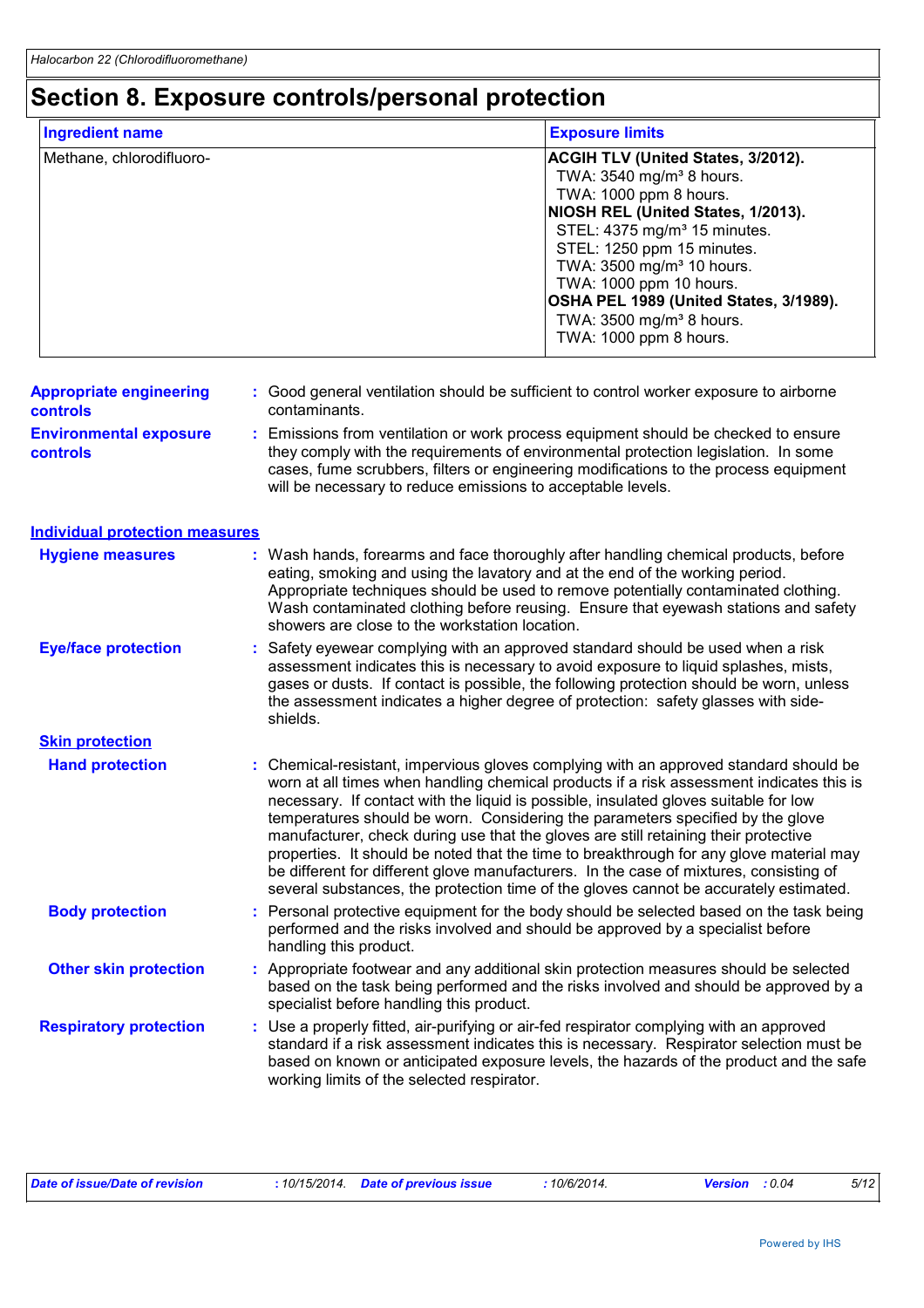# **Section 9. Physical and chemical properties**

| <b>Appearance</b>                                 |                                            |
|---------------------------------------------------|--------------------------------------------|
| <b>Physical state</b>                             | : Gas. [Liquefied compressed gas.]         |
| <b>Color</b>                                      | Colorless.                                 |
| <b>Molecular weight</b>                           | : 86.47 g/mole                             |
| <b>Molecular formula</b>                          | $: C-H-CI-F2$                              |
| <b>Boiling/condensation point</b>                 | : -40.8°C (-41.4°F)                        |
| <b>Melting/freezing point</b>                     | : $-157.4^{\circ}$ C ( $-251.3^{\circ}$ F) |
| <b>Critical temperature</b>                       | : $96.2^{\circ}$ C (205.2 $^{\circ}$ F)    |
| Odor                                              | Mild.                                      |
| <b>Odor threshold</b>                             | Not available.                             |
| pH                                                | Not available.                             |
| <b>Flash point</b>                                | [Product does not sustain combustion.]     |
| <b>Burning time</b>                               | Not applicable.                            |
| <b>Burning rate</b>                               | Not applicable.                            |
| <b>Evaporation rate</b>                           | Not available.                             |
| <b>Flammability (solid, gas)</b>                  | : Not available.                           |
| Lower and upper explosive<br>(flammable) limits   | : Not available.                           |
| <b>Vapor pressure</b>                             | : 123 (psig)                               |
| <b>Vapor density</b>                              | 3 $(Air = 1)$                              |
| <b>Specific Volume (ft 3/lb)</b>                  | : 4.4053                                   |
| Gas Density (lb/ft <sup>3</sup> )                 | : 0.227                                    |
| <b>Relative density</b>                           | : Not applicable.                          |
| <b>Solubility</b>                                 | : Not available.                           |
| <b>Solubility in water</b>                        | $: 3$ g/l                                  |
| <b>Partition coefficient: n-</b><br>octanol/water | $: 1.11$ to 1.16                           |
| <b>Auto-ignition temperature</b>                  | : $632^{\circ}$ C (1169.6 $^{\circ}$ F)    |
| <b>Decomposition temperature</b>                  | : Not available.                           |
| <b>SADT</b>                                       | Not available.                             |
| <b>Viscosity</b>                                  | Not applicable.                            |

# **Section 10. Stability and reactivity**

| Date of issue/Date of revision               | 6/12<br>:10/6/2014.<br>: 0.04<br>:10/15/2014.<br><b>Date of previous issue</b><br><b>Version</b>          |
|----------------------------------------------|-----------------------------------------------------------------------------------------------------------|
| <b>Hazardous decomposition</b><br>products   | : Under normal conditions of storage and use, hazardous decomposition products should<br>not be produced. |
| <b>Conditions to avoid</b>                   | No specific data.<br>÷.                                                                                   |
| <b>Possibility of hazardous</b><br>reactions | : Under normal conditions of storage and use, hazardous reactions will not occur.                         |
| <b>Chemical stability</b>                    | : The product is stable.                                                                                  |
| <b>Reactivity</b>                            | : No specific test data related to reactivity available for this product or its ingredients.              |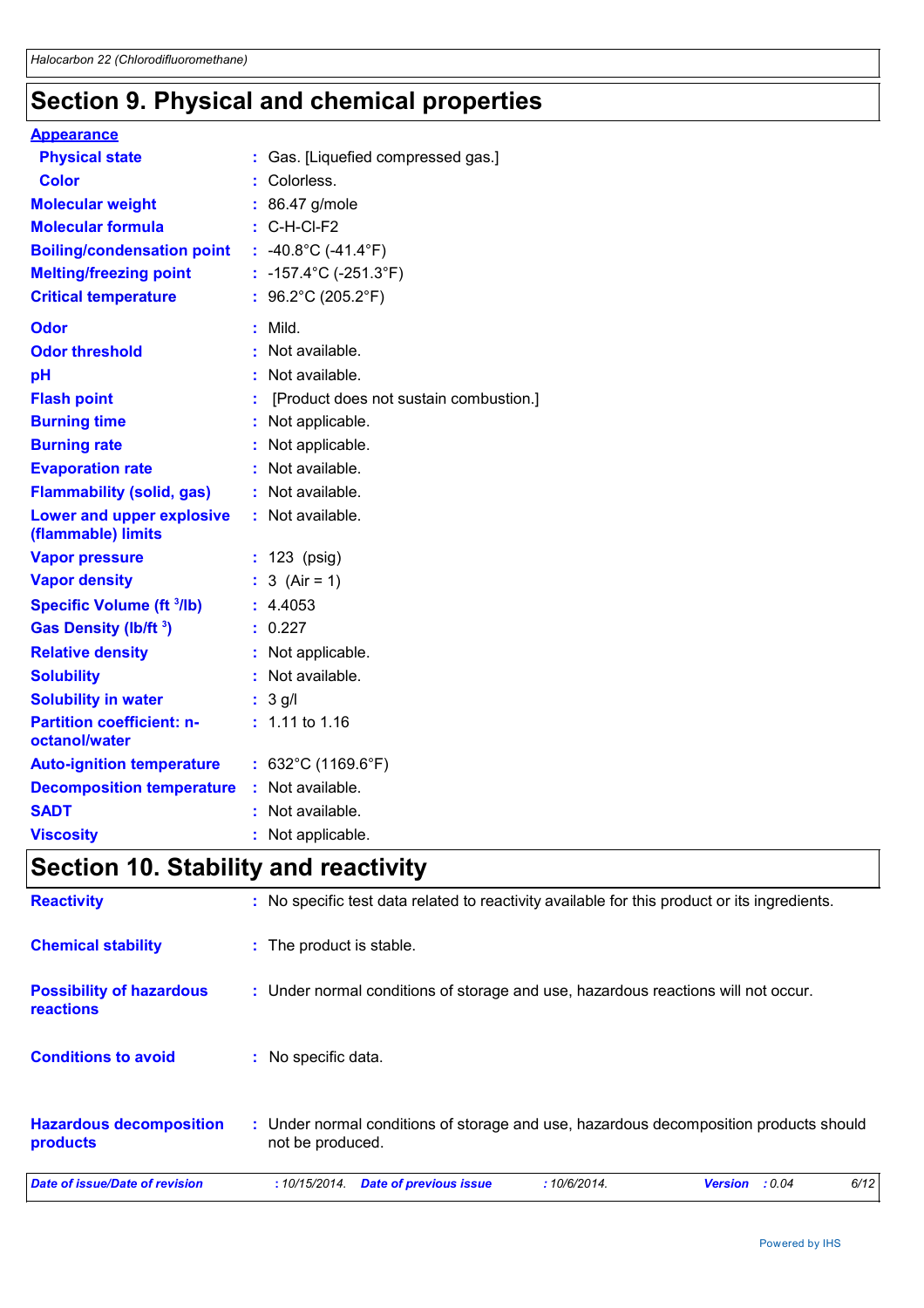# **Section 10. Stability and reactivity**

**Hazardous polymerization :** Under normal conditions of storage and use, hazardous polymerization will not occur.

### **Section 11. Toxicological information**

#### **Information on toxicological effects**

**Acute toxicity**

Not available.

#### **Irritation/Corrosion**

Not available.

#### **Sensitization**

Not available.

#### **Mutagenicity**

Not available.

#### **Carcinogenicity**

Not available.

#### **Classification**

| <b>Product/ingredient name</b> | <b>OSHA</b> | <b>IARC</b> |  |
|--------------------------------|-------------|-------------|--|
| Methane, chlorodifluoro-       |             |             |  |

#### **Reproductive toxicity**

Not available.

#### **Teratogenicity**

Not available.

#### **Specific target organ toxicity (single exposure)**

Not available.

#### **Specific target organ toxicity (repeated exposure)**

Not available.

#### **Aspiration hazard**

Not available.

#### **Information on the likely routes of exposure :** Not available.

**Potential acute health effects**

| <b>Eye contact</b>  | : Liquid can cause burns similar to frostbite.                                                                      |
|---------------------|---------------------------------------------------------------------------------------------------------------------|
| <b>Inhalation</b>   | Exposure to decomposition products may cause a health hazard. Serious effects may<br>be delayed following exposure. |
| <b>Skin contact</b> | : Dermal contact with rapidly evaporating liquid could result in freezing of the tissues or<br>frostbite.           |
| <b>Ingestion</b>    | : Ingestion of liquid can cause burns similar to frostbite.                                                         |
|                     | Symptoms related to the physical, chemical and toxicological characteristics                                        |
| <b>Eye contact</b>  | : Adverse symptoms may include the following:<br>frostbite                                                          |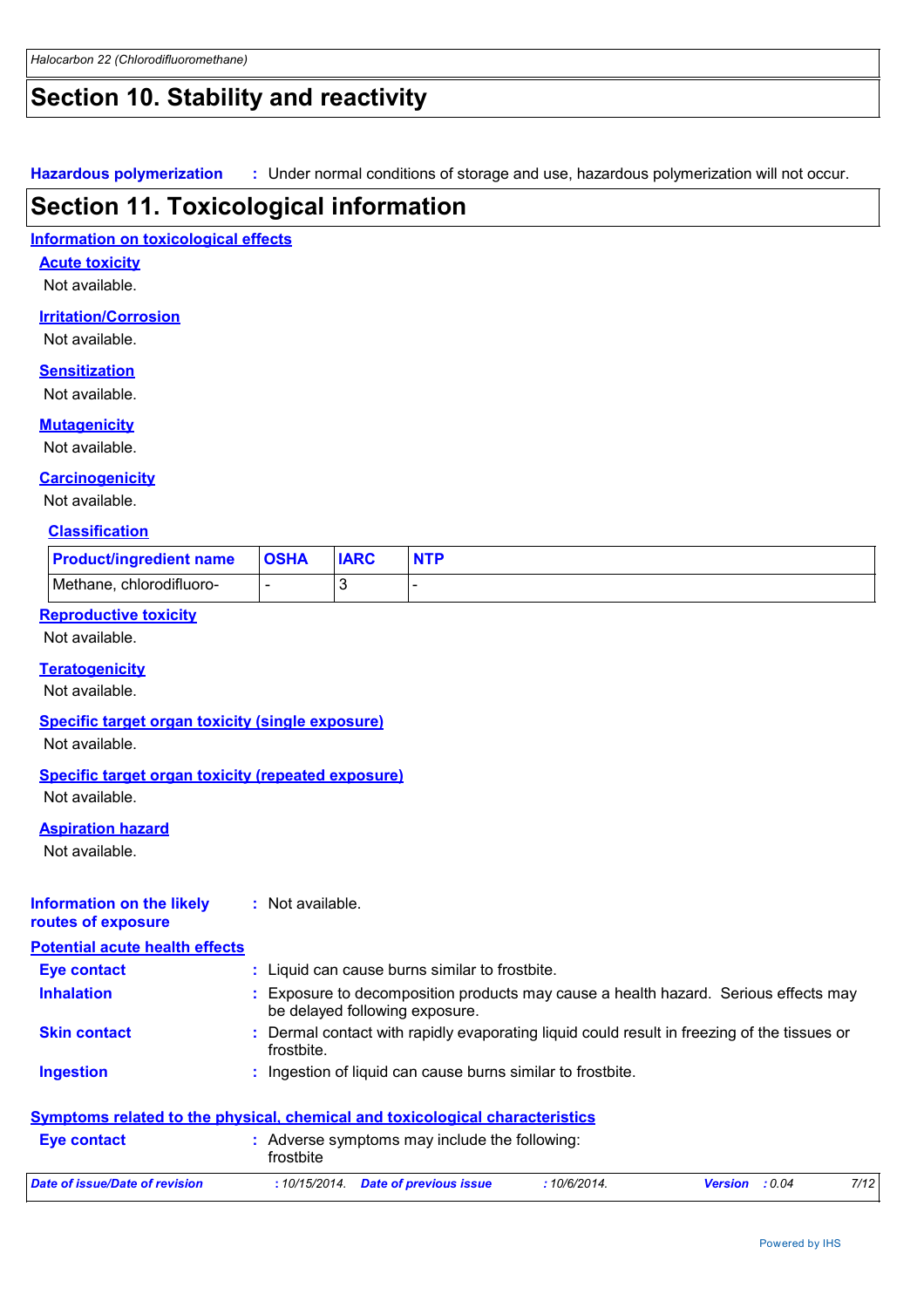# **Section 11. Toxicological information**

| <b>Inhalation</b>   | : No specific data.                                        |
|---------------------|------------------------------------------------------------|
| <b>Skin contact</b> | : Adverse symptoms may include the following:<br>frostbite |
| <b>Ingestion</b>    | : Adverse symptoms may include the following:<br>frostbite |

|                                                   | Delayed and immediate effects and also chronic effects from short and long term exposure |
|---------------------------------------------------|------------------------------------------------------------------------------------------|
| <b>Short term exposure</b>                        |                                                                                          |
| <b>Potential immediate</b><br><b>effects</b>      | $:$ Not available.                                                                       |
| <b>Potential delayed effects : Not available.</b> |                                                                                          |
| <b>Long term exposure</b>                         |                                                                                          |
| <b>Potential immediate</b><br><b>effects</b>      | : Not available.                                                                         |
| <b>Potential delayed effects : Not available.</b> |                                                                                          |
| <b>Potential chronic health effects</b>           |                                                                                          |
| Not available.                                    |                                                                                          |
| <b>General</b>                                    | : No known significant effects or critical hazards.                                      |
| <b>Carcinogenicity</b>                            | : No known significant effects or critical hazards.                                      |
| <b>Mutagenicity</b>                               | : No known significant effects or critical hazards.                                      |
| <b>Teratogenicity</b>                             | : No known significant effects or critical hazards.                                      |
| <b>Developmental effects</b>                      | : No known significant effects or critical hazards.                                      |
| <b>Fertility effects</b>                          | : No known significant effects or critical hazards.                                      |

#### **Numerical measures of toxicity**

**Acute toxicity estimates**

Not available.

# **Section 12. Ecological information**

#### **Toxicity**

Not available.

#### **Persistence and degradability**

Not available.

#### **Bioaccumulative potential**

| <b>Product/ingredient name</b> | <b>LogP</b> <sub>ow</sub> | <b>BCF</b> | <b>Potential</b> |
|--------------------------------|---------------------------|------------|------------------|
| Methane, chlorodifluoro-       | 1.11 to 1.16              |            | low              |

#### **Mobility in soil**

**Soil/water partition coefficient (KOC)**

**:** Not available.

*Date of issue/Date of revision* **:** *10/15/2014. Date of previous issue : 10/6/2014. Version : 0.04 8/12*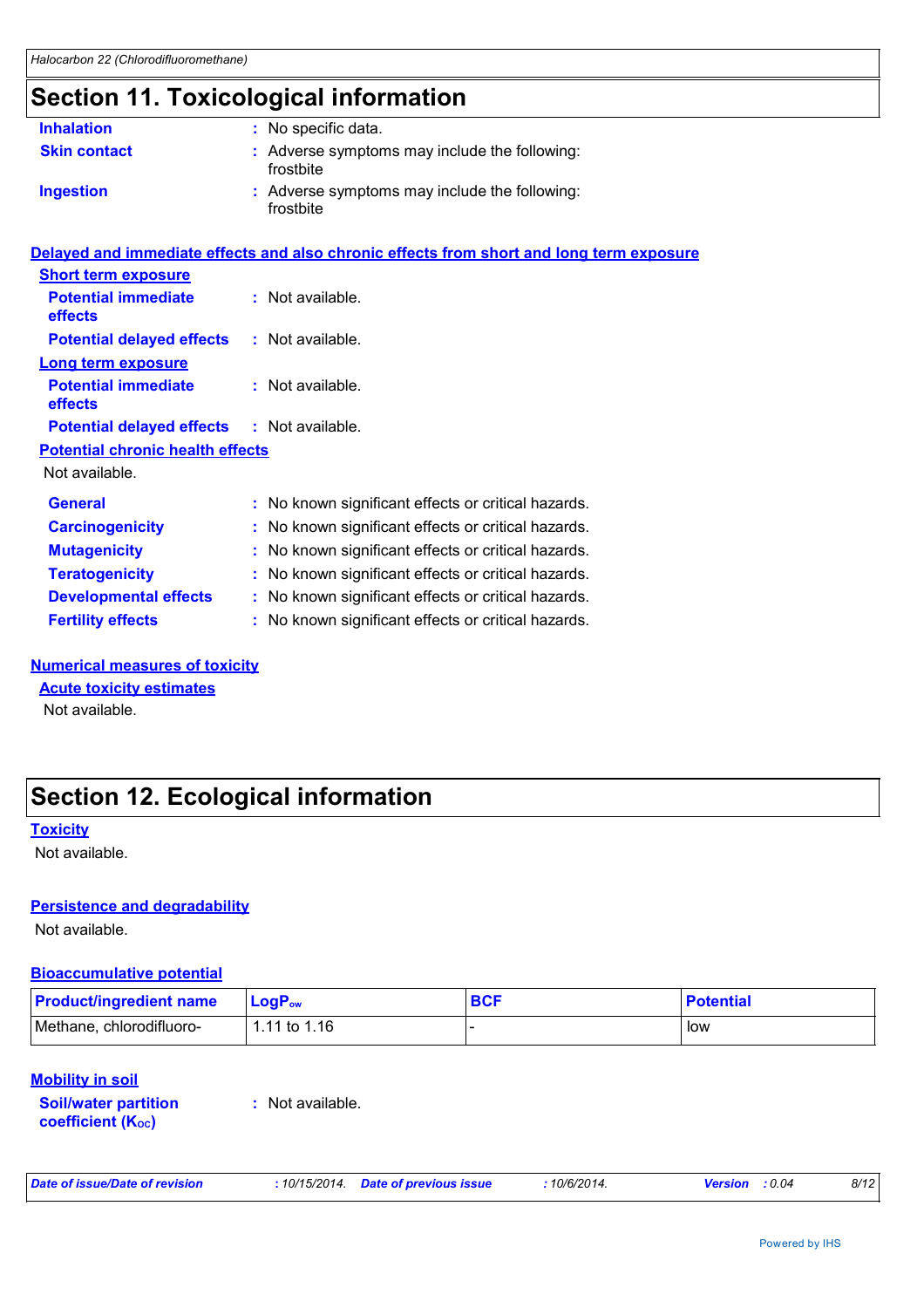# **Section 12. Ecological information**

**Other adverse effects** : No known significant effects or critical hazards.

### **Section 13. Disposal considerations**

- **Disposal methods :**
- The generation of waste should be avoided or minimized wherever possible. Disposal of this product, solutions and any by-products should at all times comply with the requirements of environmental protection and waste disposal legislation and any regional local authority requirements. Dispose of surplus and non-recyclable products via a licensed waste disposal contractor. Waste should not be disposed of untreated to the sewer unless fully compliant with the requirements of all authorities with jurisdiction. Empty Airgas-owned pressure vessels should be returned to Airgas. Waste packaging should be recycled. Incineration or landfill should only be considered when recycling is not feasible. This material and its container must be disposed of in a safe way. Empty containers or liners may retain some product residues. Do not puncture or incinerate container.

### **Section 14. Transport information**

|                                         | <b>DOT</b>                                                                                                                                                                                                                 | <b>TDG</b>                                                                                                                           | <b>Mexico</b>                                              | <b>IMDG</b>                                        | <b>IATA</b>                                                                                                                                 |
|-----------------------------------------|----------------------------------------------------------------------------------------------------------------------------------------------------------------------------------------------------------------------------|--------------------------------------------------------------------------------------------------------------------------------------|------------------------------------------------------------|----------------------------------------------------|---------------------------------------------------------------------------------------------------------------------------------------------|
| <b>UN number</b>                        | <b>UN1018</b>                                                                                                                                                                                                              | <b>UN1018</b>                                                                                                                        | <b>UN1018</b>                                              | <b>UN1018</b>                                      | <b>UN1018</b>                                                                                                                               |
| <b>UN proper</b><br>shipping name       | CHLORODIFLUOROMETHANE<br>OR REFRIGERANT<br><b>GAS R 22</b>                                                                                                                                                                 | CHLORODIFLUOROMETHANE:<br>OR REFRIGERANT<br><b>GAS R 22</b>                                                                          | CHLORODIFLUOROMETHANE<br>OR REFRIGERANT<br><b>GAS R 22</b> | CHLORODIFLUOROMETHANE<br>(REFRIGERANT GAS<br>R 22) | CHLORODIFLUOROMETHANE                                                                                                                       |
| <b>Transport</b><br>hazard class(es)    | 2.2<br><b>INFLAMMABLE GA</b>                                                                                                                                                                                               | 2.2                                                                                                                                  | 2.2                                                        | 2.2                                                | 2.2                                                                                                                                         |
| <b>Packing group</b>                    |                                                                                                                                                                                                                            |                                                                                                                                      |                                                            |                                                    |                                                                                                                                             |
| <b>Environment</b>                      | No.                                                                                                                                                                                                                        | No.                                                                                                                                  | No.                                                        | No.                                                | No.                                                                                                                                         |
| <b>Additional</b><br><b>information</b> | <b>Limited quantity</b><br>Yes.<br><b>Packaging instruction</b><br>Passenger aircraft<br>Quantity limitation: 75<br>kg<br>Cargo aircraft<br>Quantity limitation: 150<br>kg<br><b>Special provisions</b><br>T <sub>50</sub> | <b>Explosive Limit and</b><br><b>Limited Quantity Index</b><br>0.125<br><b>Passenger Carrying</b><br><b>Road or Rail Index</b><br>75 |                                                            |                                                    | <b>Passenger and Cargo</b><br><b>Aircraft</b> Quantity<br>limitation: 75 kg<br><b>Cargo Aircraft Only</b><br>Quantity limitation: 150<br>kg |

**"Refer to CFR 49 (or authority having jurisdiction) to determine the information required for shipment of the product."** 

**Special precautions for user** : Transport within user's premises: always transport in closed containers that are upright and secure. Ensure that persons transporting the product know what to do in the event of an accident or spillage.

**Transport in bulk according :** Not available. **to Annex II of MARPOL 73/78 and the IBC Code**

|  |  |  | Date of issue/Date of revision |  |
|--|--|--|--------------------------------|--|
|--|--|--|--------------------------------|--|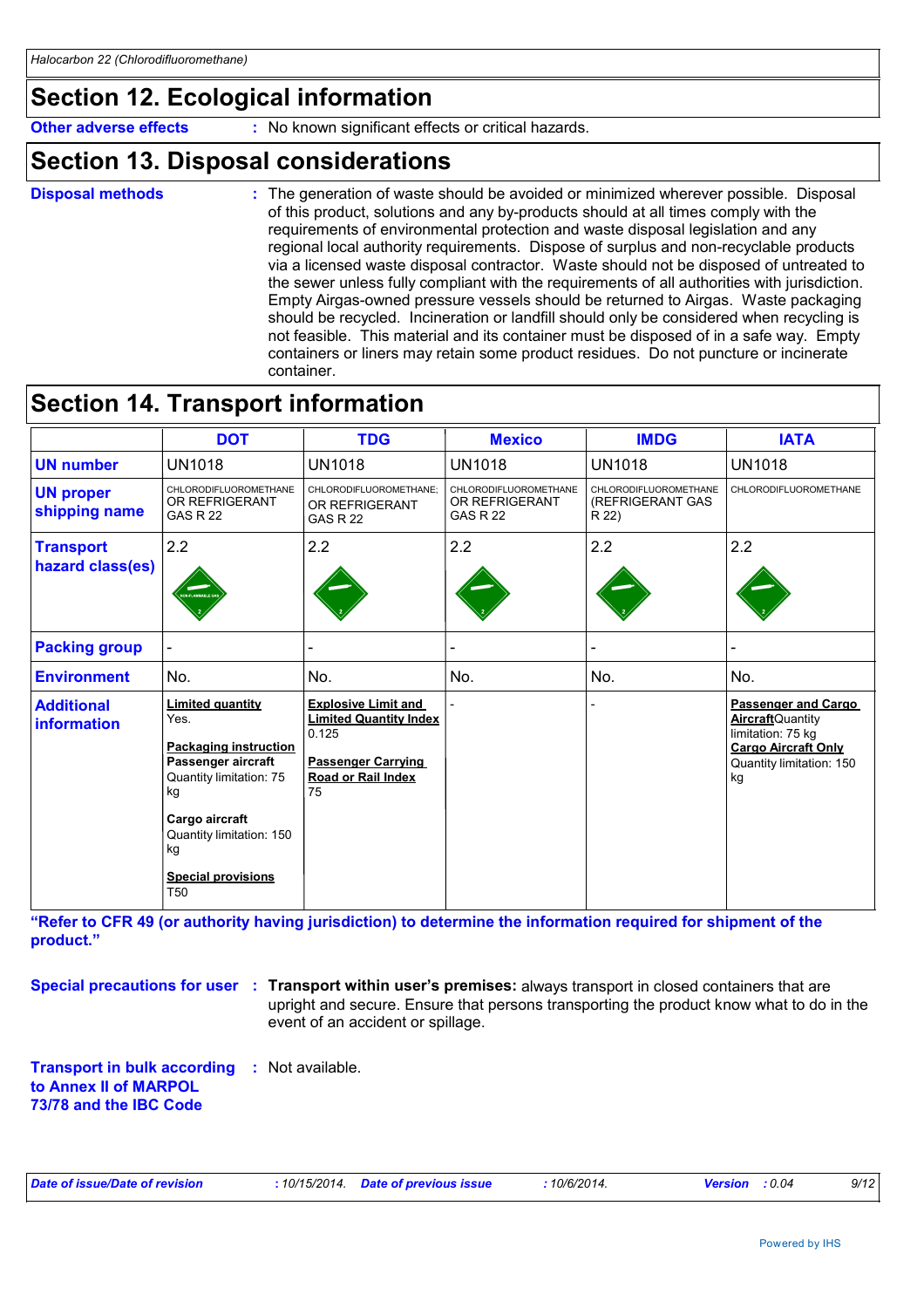### **Section 15. Regulatory information**

| <b>U.S. Federal regulations</b>                                                                | : TSCA 8(a) CDR Exempt/Partial exemption: Not determined                |
|------------------------------------------------------------------------------------------------|-------------------------------------------------------------------------|
|                                                                                                | TSCA 12(b) annual export notification: chlorodifluoromethane            |
|                                                                                                | United States inventory (TSCA 8b): This material is listed or exempted. |
| <b>Clean Air Act Section 112 : Not listed</b><br>(b) Hazardous Air<br><b>Pollutants (HAPS)</b> |                                                                         |
| <b>Clean Air Act Section 602</b><br><b>Class I Substances</b>                                  | : Not listed                                                            |
| <b>Clean Air Act Section 602</b><br><b>Class II Substances</b>                                 | : Listed                                                                |
| <b>DEA List I Chemicals</b><br><b>(Precursor Chemicals)</b>                                    | : Not listed                                                            |
| <b>DEA List II Chemicals</b><br><b>(Essential Chemicals)</b>                                   | : Not listed                                                            |
| <b>SARA 302/304</b>                                                                            |                                                                         |
| <b>Composition/information on ingredients</b>                                                  |                                                                         |
| No products were found.                                                                        |                                                                         |
| <b>SARA 304 RQ</b><br><b>SARA 311/312</b>                                                      | : Not applicable.                                                       |
| <b>Classification</b>                                                                          | : Sudden release of pressure                                            |

#### **Composition/information on ingredients**

| <b>Name</b>              | $\frac{9}{6}$ | <b>Fire</b> | <b>Sudden</b><br><b>hazard</b> release of<br><b>pressure</b> | Reactive        | <b>Immediate</b><br>(acute)<br>health<br><b>hazard</b> | <b>Delaved</b><br>(chronic)<br>health<br>hazard |
|--------------------------|---------------|-------------|--------------------------------------------------------------|-----------------|--------------------------------------------------------|-------------------------------------------------|
| Methane, chlorodifluoro- | 100           | No.         | Yes.                                                         | IN <sub>o</sub> | No.                                                    | No.                                             |

#### **SARA 313**

|                                           | <b>Product name</b>     | <b>CAS number</b> | $\frac{9}{6}$ |
|-------------------------------------------|-------------------------|-------------------|---------------|
| <b>Form R - Reporting</b><br>requirements | chlorodifluoromethane   | 75-45-6           | 100           |
| <b>Supplier notification</b>              | l chlorodifluoromethane | 75-45-6           | 100           |

SARA 313 notifications must not be detached from the SDS and any copying and redistribution of the SDS shall include copying and redistribution of the notice attached to copies of the SDS subsequently redistributed.

**State regulations**

- **Massachusetts** This material is listed.
- **New York :** This material is listed.
- **New Jersey :** This material is listed.
- **Pennsylvania :** This material is listed.
- 
- **Canada inventory :** This material is listed or exempted.

**International regulations**

*Date of issue/Date of revision* **:** *10/15/2014. Date of previous issue : 10/6/2014. Version : 0.04 10/12*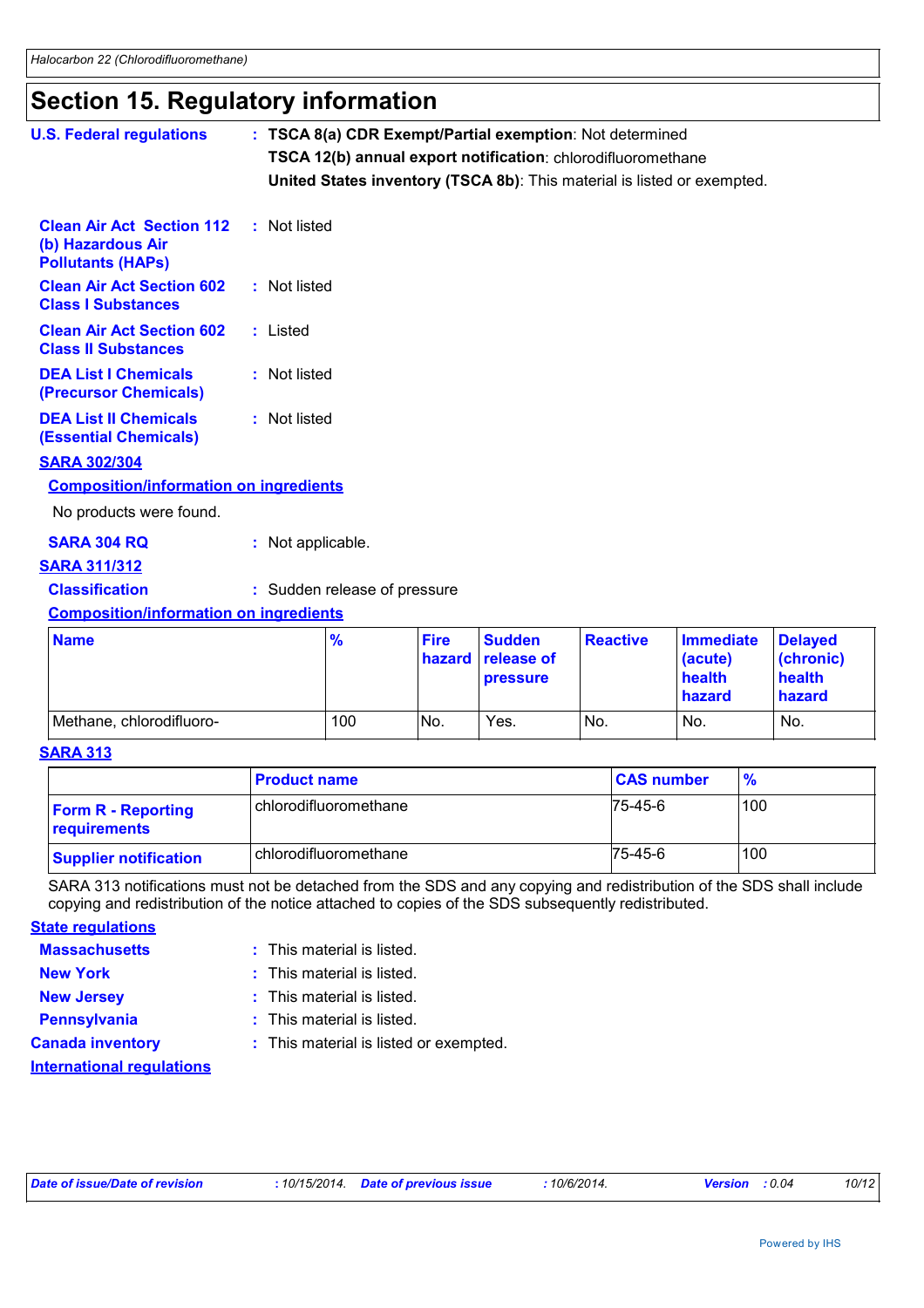### **Section 15. Regulatory information**

| <b>International lists</b>                                                         | : Australia inventory (AICS): This material is listed or exempted.                                                                                                                                  |
|------------------------------------------------------------------------------------|-----------------------------------------------------------------------------------------------------------------------------------------------------------------------------------------------------|
|                                                                                    | China inventory (IECSC): This material is listed or exempted.                                                                                                                                       |
|                                                                                    | Japan inventory: This material is listed or exempted.                                                                                                                                               |
|                                                                                    | Korea inventory: This material is listed or exempted.                                                                                                                                               |
|                                                                                    | Malaysia Inventory (EHS Register): Not determined.                                                                                                                                                  |
|                                                                                    | New Zealand Inventory of Chemicals (NZIoC): This material is listed or exempted.<br>Philippines inventory (PICCS): This material is listed or exempted.<br>Taiwan inventory (CSNN): Not determined. |
| <b>Chemical Weapons</b><br><b>Convention List Schedule</b><br><b>I</b> Chemicals   | : Not listed                                                                                                                                                                                        |
| <b>Chemical Weapons</b><br><b>Convention List Schedule</b><br><b>Il Chemicals</b>  | : Not listed                                                                                                                                                                                        |
| <b>Chemical Weapons</b><br><b>Convention List Schedule</b><br><b>III Chemicals</b> | : Not listed                                                                                                                                                                                        |
| <b>Canada</b>                                                                      |                                                                                                                                                                                                     |
| <b>WHMIS (Canada)</b>                                                              | : Class A: Compressed gas.                                                                                                                                                                          |
|                                                                                    | <b>CEPA Toxic substances: This material is listed.</b>                                                                                                                                              |

**Canadian ARET**: This material is not listed. **Canadian NPRI**: This material is listed.

**Alberta Designated Substances**: This material is not listed. **Ontario Designated Substances**: This material is not listed.

**Quebec Designated Substances**: This material is not listed.

### **Section 16. Other information**

**Canada Label requirements :** Class A: Compressed gas.

**Hazardous Material Information System (U.S.A.)**



**Caution: HMIS® ratings are based on a 0-4 rating scale, with 0 representing minimal hazards or risks, and 4 representing significant hazards or risks Although HMIS® ratings are not required on SDSs under 29 CFR 1910. 1200, the preparer may choose to provide them. HMIS® ratings are to be used with a fully implemented HMIS® program. HMIS® is a registered mark of the National Paint & Coatings Association (NPCA). HMIS® materials may be purchased exclusively from J. J. Keller (800) 327-6868.**

**The customer is responsible for determining the PPE code for this material.**

**National Fire Protection Association (U.S.A.)**



**Reprinted with permission from NFPA 704-2001, Identification of the Hazards of Materials for Emergency Response Copyright ©1997, National Fire Protection Association, Quincy, MA 02269. This reprinted material is not the complete and official position of the National Fire Protection Association, on the referenced subject which is represented only by the standard in its entirety.**

| 10/6/2014.<br>: 10/15/2014 Date of previous issue<br>Date of issue/Date of revision<br><b>Version</b> : 0.04 | 11/12 |
|--------------------------------------------------------------------------------------------------------------|-------|
|--------------------------------------------------------------------------------------------------------------|-------|